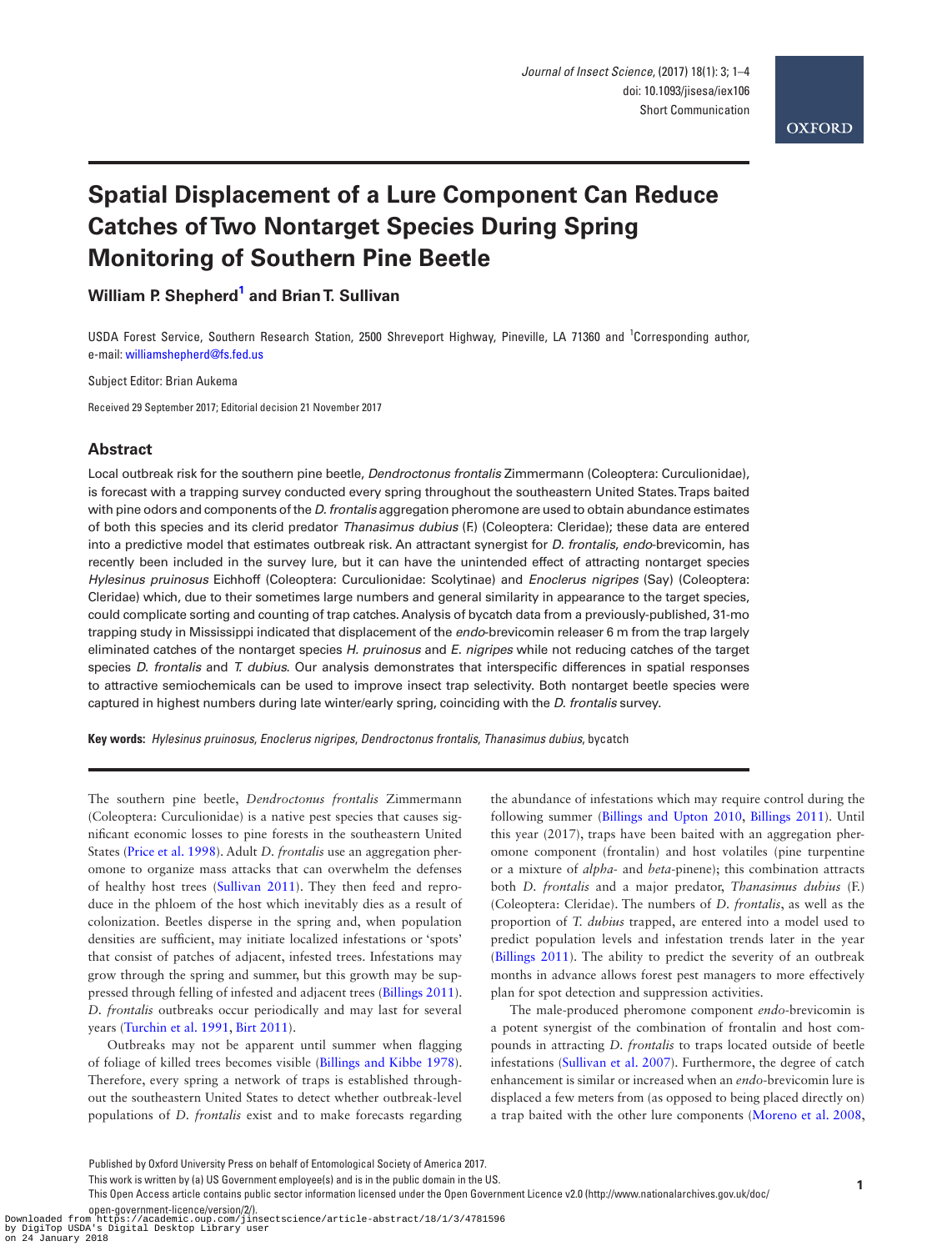[Sullivan and Mori 2009\)](#page-3-9). The capacity of *endo*-brevicomin to act as an attractive synergist for *D. frontalis* has led to the decision to include it in the lure combination used for the annual spring survey of *D. frontalis* (John T. Nowak, personal communication).

A sympatric species of *D. frontalis*, the ash bark beetle, *Hylesinus pruinosus* Eichhoff (Coleoptera: Curculionidae: Scolytinae), employs (+)-*endo*-brevicomin as an aggregation pheromone component and is strongly attracted to lures with either racemic or (+)-*endo*-brevicomin [\(Shepherd et al. 2010\)](#page-3-10). Similarly, the sympatric bark beetle predator *Enoclerus nigripes* (Say) (Coleoptera: Cleridae) is attracted to *endo*-brevicomin, presumably utilizing this compound as a host-location kairomone. Neither species appears to be attracted significantly to frontalin and host odors (authors' unpublished data). These nontarget species superficially resemble *D. frontalis* and *T. dubius*, respectively, and their presence could confound the identification and counting of beetles in survey samples. Such confusion is more likely if the personnel sorting samples are not thoroughly trained/experienced or a microscope is not available to them. Bycatches of *H. pruinosus* and *E. nigripes* might occur if *endo*-brevicomin is included in the *D. frontalis* survey lure, and there are clear benefits in adjusting procedures to reduce bycatches if it can be done without reducing lure efficacy for target species. A previous study conducted by the authors ([Sullivan et al. 2016](#page-3-11)) examined the response of *D. frontalis* and *T. dubius* to traps baited with *endo*-brevicomin devices positioned either on or 6 m distant from monitoring traps during a 31 mo. interval. In the present study, we examined catch data for *H. pruinosus* and *E. nigripes* from the previous study to determine if displacement of the *endo*-brevicomin lure might have benefits in reducing the proportion of these nontarget species in survey traps.

## **Materials and Methods**

Detailed methods for the trapping experiment are given in [Sullivan](#page-3-11) [et al. \(2016\)](#page-3-11) and are summarized here. Six 12-unit Lindgren multiple-funnel traps were spaced 450–720 m apart within mixed pine/ hardwood forests in the Homochitto National Forest, Mississippi (within 5 km of W91.200, N31.419). Traps were suspended from metal standards with their collection cups approximately 1 m above the ground. Each trap was baited with devices releasing frontalin (>95% purity, racemic; release rate = 1–5 mg/d) and *alpha*pinene (>95% purity, 25% (+)-enantiomer; release rate = 1–5 g/d), both from Synergy Semiochemicals, Vancouver, British Columbia, Canada. A third lure (racemic *endo*-brevicomin; >95% purity; release rate = 0.25–1.5 mg/d; Synergy Semiochemicals) was either absent, placed directly on the trap, or positioned 6 m east of the trap at 1.5 m height. Release rates of each lure were measured gravimetrically in a fume hood at room temperature (20–24°C) prior to initial deployment and after removal from the trap. We observed a substantial decrease in release over the lifetime of each lure, and this is reflected in the ranges of release rates reported above. Traps were grouped into two lines of three traps, then one of each of the three treatments were assigned randomly to each trap of the group. Treatments were then rotated (by movement of *endo*-brevicomin lure) continuously through the three positions of each group; treatments were reassigned at the time of catch collection. Collections were made approximately biweekly between 6 February 2009 and 6 September 2011. All *D. frontalis*, *T. dubius*, *H. pruinosus*, and *E. nigripes* were sorted and counted.

We analyzed these data to determine whether displacement of the *endo*-brevicomin lure significantly altered the ratios of bycatch

species relative to the target species with which they might potentially be confused (i.e., the ratio *H. pruinosus* to *D. frontalis*, and *E. nigripes* to *T. dubius*). Two data subsets were created for *H. pruinosus* and *E. nigripes,* respectively, from the 31 mo of trapping, by including only groups of three consecutive collections (i.e., approx. 6 wk; one complete lure rotation) during which at least one individual was trapped; periods in which no or merely sporadic *H. pruinosus* or *E. nigripes* catch occurred were considered irrelevant to our question of interest. Catches were then averaged within treatment and trap to obtain six averages (one per trap) for each treatment. Mean catches per trap per day were cube root transformed to meet assumptions of normality and homoscedasticity prior to analyses. The ratios of *E. nigripes* to *T. dubius* and *H. pruinosus* to *D. frontalis* were calculated for each trap from the untransformed catches and were log transformed. Transformed mean catches for each species and ratios between species were analyzed for treatment effects with ANOVAs using model factors treatment and trap within group (PROCGLM, SAS 9.4). We calculated all pairwise comparisons of treatment means for each species and nontarget/target species ratios using LSD with Bonferroni correction ( $\alpha = 0.05$ ).

### **Results**

Both *H. pruinosus* and *E. nigripes* were trapped predominantly in the spring with very few caught during the other seasons ([Fig. 1](#page-2-0)). When data were limited to collections from 6-wk intervals in which at least one nontarget beetle was caught, treatment differences were significant for *D. frontalis* (*F* = 79.5; df = 2,10; *P* < 0.0001), *H. pruinosus*  $(F = 38.1; df = 2,10; P < 0.0001)$ , and *E. nigripes*  $(F = 30.8; df = 2,10;$  $P < 0.0001$ ). For both nontarget species, catches were significantly higher in traps with *endo*-brevicomin attached directly to them rather than displaced 6 m away, while the reverse was observed for *D. frontalis* [\(Table 1](#page-2-1)). Treatment differences were significant for both the ratios of *H. pruinosus* to *D. frontalis* (*F* = 101.8; df = 2,10; *P* < 0.0001), and *E. nigripes* to *T. dubius* (*F* = 42.1; df = 2,10; *P* < 0.0001). Both ratios were significantly higher (*P* < 0.001) for collections from traps with the *endo*-brevicomin device attached directly to them compared to those from traps with the *endo*-brevicomin device positioned 6 m away ([Table 1\)](#page-2-1). Highest ratio of *H. pruinosus* to *D. frontalis* in any single trap was 37.1:1 (3,633 *H. pruinosus* and 98 *D. frontalis*; recorded in late March/early April 2010); the highest recorded ratio of *E. nigripes* to *T. dubius* was 1.2:1 (117 *E. nigripes* and 98 *T. dubius;* recorded in late February 2011). Both of these extremes were recorded from traps on which the *endo*-brevicomin lure was attached directly.

## **Discussion**

Undesired bycatches of two potentially confounding species were reduced to low numbers by removing one lure component a few meters from the trap. Changing the placement of an olfactory lure relative to the trap appears to be a novel method for minimizing bycatches while maintaining levels of target species catches. Other methods have been identified for reducing catches of nontarget species for the purpose of improving sorting efficiency or protecting beneficial insects. These include altering the types or enantiomeric blends of chemicals used ([Raffa and Klepzig 1989,](#page-3-12) [Aukema et al. 2000,](#page-3-13) [Panzavolta et al. 2014\)](#page-3-14), and altering the design of traps (e.g., adding a mesh screen to prevent entry) to restrict the size of insects that can enter [\(Ross and Daterman](#page-3-15) [1998,](#page-3-15) [Martín et al. 2013](#page-3-16)). Use of specific trap colors has been shown effective in lowering natural enemy and pollinator trap catches [\(Weber](#page-3-17) [et al. 2005,](#page-3-17) [Mori and Evenden 2013,](#page-3-18) [Spears et al. 2016](#page-3-19)).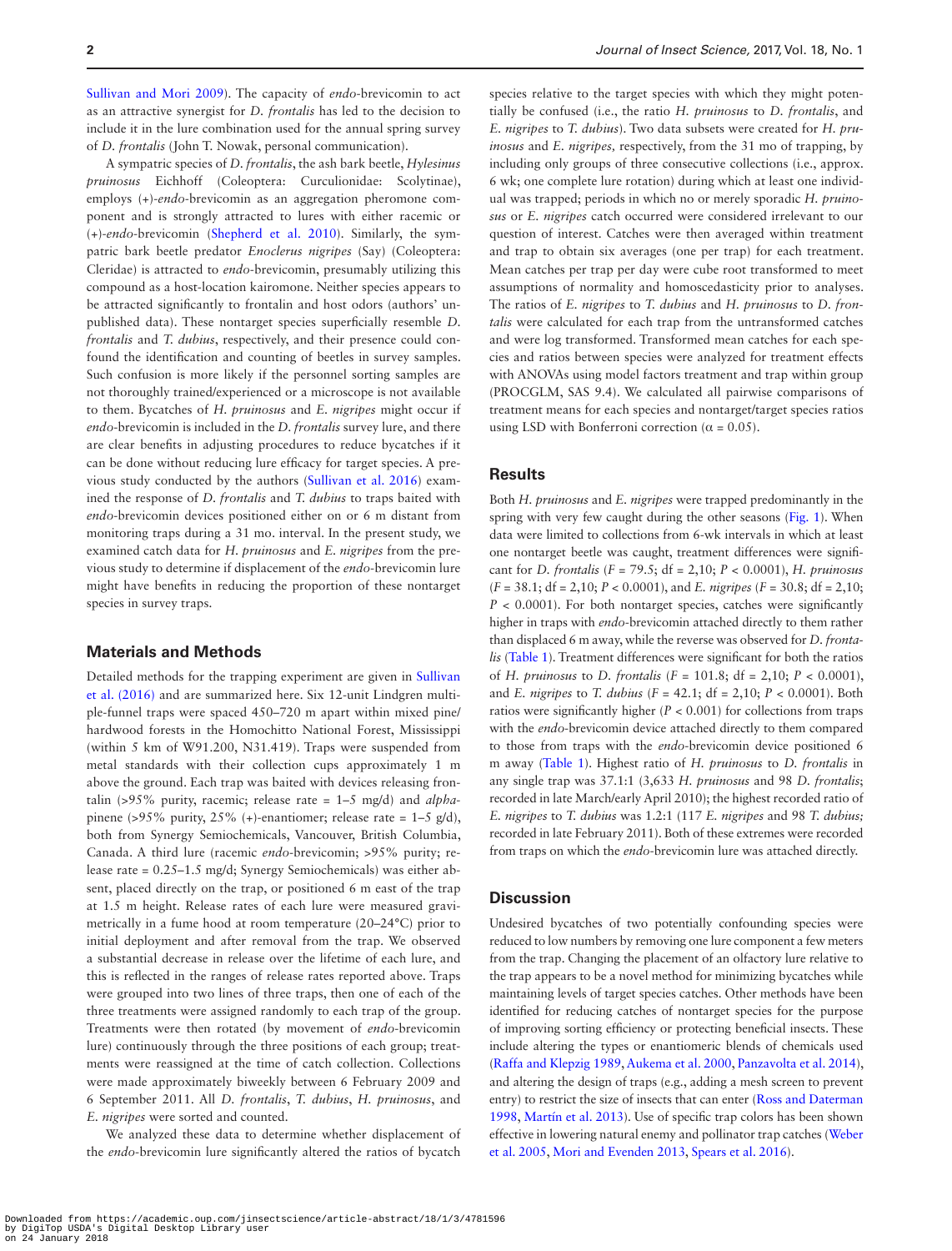

<span id="page-2-0"></span>**Fig. 1.** Catches of clerid predator *Enoclerus nigripes* and ash bark beetle *Hylesinus pruinosus* in multiple funnel traps during 31 mo of trapping in the Homochitto National Forest, Mississippi. Traps were baited with frontalin, *alpha*-pinene, and a device releasing *endo*-brevicomin that was located either on the trap or 6 m away. Lure treatments were exchanged among traps so that approximately every 6 wk the treatments were rotated through every trap position. Hence, to balance site effects for trap, mean values shown are the average catches over 6 wk (i.e., a complete rotation). The higher catches of these two species in traps to which the *endo*-brevicomin device was attached directly contrasts with the response of southern pine beetle, *Dendroctonus frontalis* and its clerid predator, *Thanasimus dubius,* caught in the same traps [\(Sullivan et al. 2016\)](#page-3-11). These latter species either did not discriminate (*T. dubius*) or showed a preference for traps with displaced *endo*-brevicomin (*D. frontalis*), which is a potent attractant synergist for *D. frontalis*.

<span id="page-2-1"></span>Table 1. Mean<sup>a</sup> (±SE) catch per day and ratios of catches of target and nontarget species in traps baited with attractive lures for *D. frontalis* over a 31-mo interval

| Species                   | Category  | endo-Brevicomin lure status |                    |                     |
|---------------------------|-----------|-----------------------------|--------------------|---------------------|
|                           |           | Absent                      | On trap            | 6 m away            |
| E. nigripes               | Nontarget | $0.003 \pm 0.002a^{b}$      | $0.462 \pm 0.170$  | $0.014 \pm 0.007a$  |
| T. dubius                 | Target    | $2.980 \pm 0.340a$          | $2.971 \pm 0.358a$ | $3.265 \pm 0.511a$  |
| E. nigripes/T. dubius     |           | $0.001 \pm 0.001a$          | $0.185 \pm 0.082b$ | $0.004 \pm 0.002a$  |
| H. pruinosus              | Nontarget | $0.006 \pm 0.003a$          | $9.708 \pm 3.843b$ | $0.317 \pm 0.120a$  |
| D. frontalis              | Target    | $0.893 \pm 0.141a$          | $3.257 \pm 0.236$  | $14.867 \pm 2.616c$ |
| H. pruinosus/D. frontalis |           | $0.009 \pm 0.004a$          | $2.957 \pm 1.157$  | $0.022 \pm 0.007a$  |

*a* Mean catch of each of six traps (*n* = 6) including averaged catches only from 6-wk intervals in which at least one individual of the nontarget species was trapped (see text).

*b* Means associated with the same letter were not significantly different within species or species combination ( $\alpha$  = 0.05; LSD with Bonferroni correction).

It is possible that lowering the release rate of the *endo*-brevicomin device placed directly on the trap would likewise have reduced the proportion of the bycatch species. An *endo*-brevicomin dose-response study (with *endo*-brevicomin devices located on the traps and trapping methodology otherwise similar to the present study; [Sullivan 2016](#page-3-11), authors' unpublished data) suggested that slightly lowering the release rate of *endo*-brevicomin from than that used in the present study might significantly increase *D. frontalis* and decrease *H. pruinosus* catches. However, in this aforementioned study, at the most attractive release rate of *endo*-brevicomin for *D. frontalis* (approximately 0.16 mg/d), the ratio of trapped *H. pruinosus* to *D. frontalis* was still nearly 1:1. This suggests that lure rate adjustment could not duplicate the bycatch reduction effects of lure displacement.

For both *H. pruinosus* and *E. nigripes,* annual flight peaked in late winter through early spring (February through April) and overlapped with the springtime burst of flight activity of both *D. frontalis* (February through June) and *T. dubius* (February through April) ([Sullivan et al. 2016\)](#page-3-11). The period of *H. pruinosus* and *E. nigripes* peak flight also coincides with the period when traps for the annual *D. frontalis* forecasting survey are deployed (the 4 wk following bloom of dogwood, *Cornus florida* L., and, in a recently revised protocol, the bloom of eastern redbud, *Cercis canadensis* L.; John T. Nowak, personal communication).

*endo*-Brevicomin is an attractant synergist for *D. frontalis* that is unusual in its capacity to enhance attraction of this species to sources of attractive lure components (frontalin and host odors) over a radius of at least tens of meters while simultaneously having no